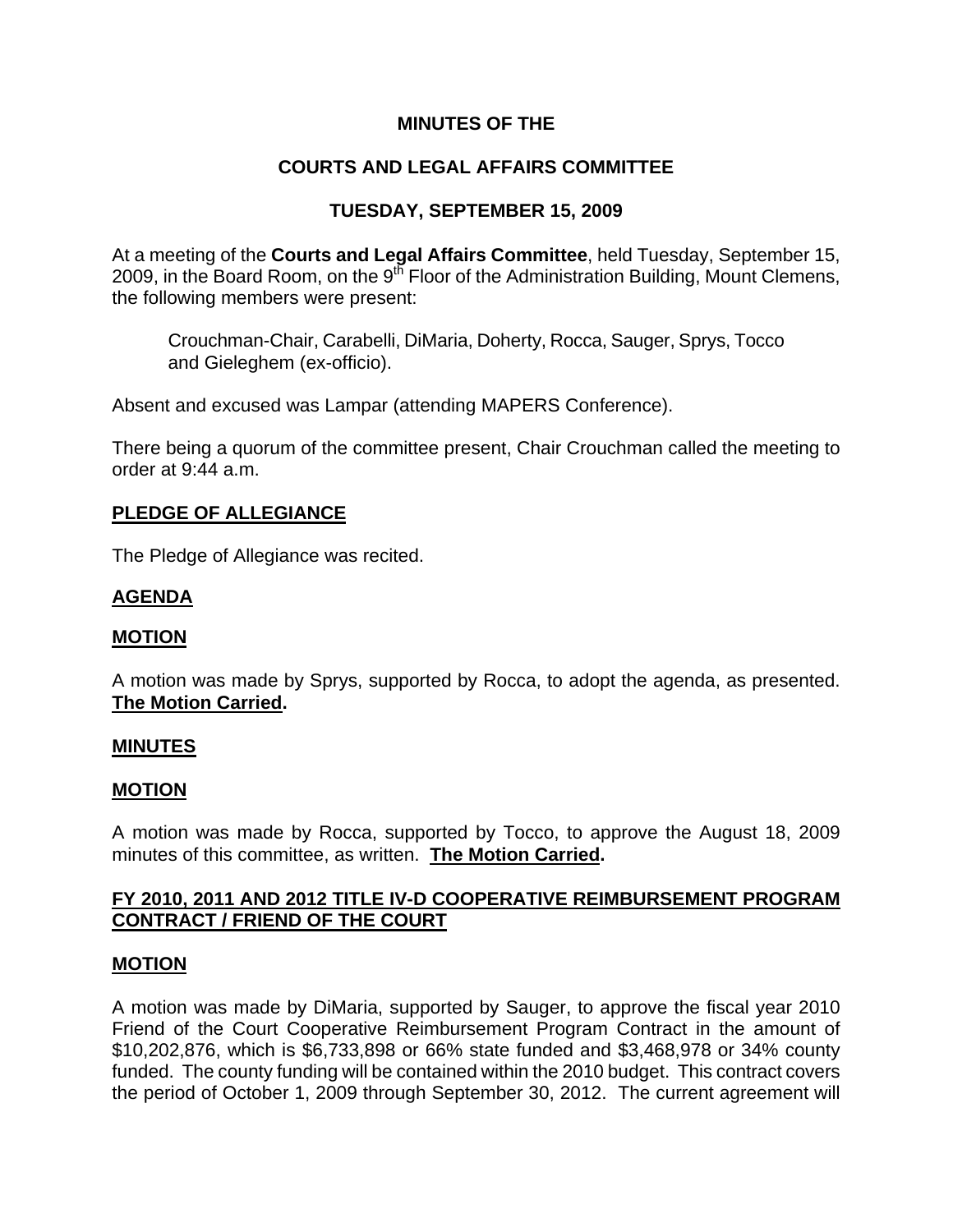cover three fiscal years however, it will be amended for fiscal years 2011 and 2012 to incorporate a new annual budget. **Forward to the Budget Committee. The Motion Carried.** 

## **ADOPT RESOLUTION SUPPORTING**

The following Macomb County Circuit Court Judges were present: Judge Diane Druzinski, Judge Peter Maceroni, Judge Edward Servitto, Judge Mark Switalski and Judge Antonio Viviano.

### **COMMITTEE RECOMMENDATION – MOTION**

A MOTION WAS MADE BY SPRYS, SUPPORTED BY DiMARIA, TO RECOMMEND THAT THE BOARD OF COMMISSIONERS ADOPT A RESOLUTION SUPPORTING LEGISLATION TO ALLOW COUNTIES TO DELAY FILLING OF A VACANCY OCCURRING IN THE OFFICE OF CIRCUIT COURT JUDGE DUE TO THE INELIGIBILITY OF AN INCUMBENT JUDGE TO SEEK RE-ELECTION **(OFFERED BY CROUCHMAN)**.

The following commissioner spoke: Crouchman.

Judge Antonio Viviano addressed the committee on behalf of Chief Judge Richard Caretti.

The following commissioners spoke: Sprys, Crouchman, Sauger and Doherty.

Judge Mark Switalski addressed the committee.

The following commissioners spoke: DiMaria, Crouchman, Gieleghem, Carabelli and Tocco.

Commissioner Sprys offered the following Amendment to the resolution that is on the floor: To also recommend that the legislature adopt the recommendation of the Supreme Court Administrator's Office in moving a Probate Judge to the Circuit Court. There was no support. Chair Crouchman announced that the motion died due to lack of support.

Chair Crouchman called for a vote on the main motion and **THE MOTION CARRIED WITH CARABELLI AND ROCCA VOTING "NO."** 

### **MONTHLY REPORTS FROM CORPORATION COUNSEL**

Relating to the submitted monthly reports, a corrected copy of page 5 entitled, Files to be Reviewed for Billing for September Finance Agenda was distributed. There was an adding error on total attorney fees which was corrected.

Mr. George Brumbaugh had nothing to add with regards to his submitted written report. He advised committee members about a new lawsuit that was received (Thomas Lowry case)